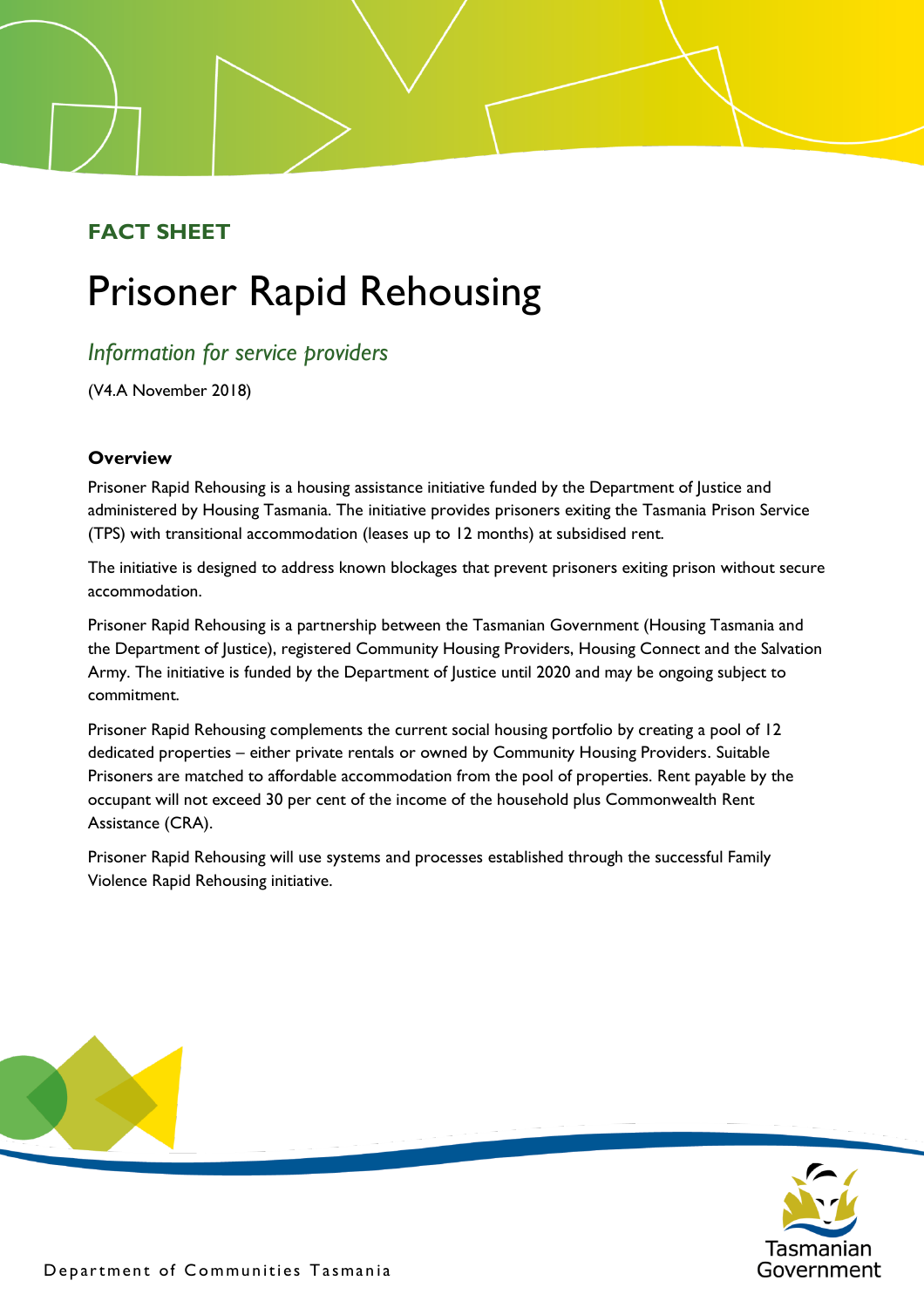

#### **Support**

Prisoner Rapid Rehousing tenants will be provided with support to transition back into the community, to access and maintain stable accommodation, and to address issues which may contribute to reoffending through the *Beyond the Wire Salvation Army Throughcare Service*.

# **Roles and Responsibilities**

Housing Tasmania will:

- Have oversight of the administration of the initiative including authorisation of Suitable Properties, monitoring and reporting on this initiative
- Provide Community Housing Providers with a tenancy management payment for approved Suitable **Properties**

The Tasmania Prison Service will:

- Identify Suitable Prisoners for the initiative
- Through the Prisoner Rapid Rehousing Panel (the Panel) facilitate the matching of Suitable Prisoners with Suitable Properties

Community Corrections Tasmania will:

Supervise parolees and work with the community and other stakeholders to provide opportunities for reintegration

The Salvation Army will:

- Provide support to prisoners through the *Beyond the Wire Salvation Army Throughcare Service*
- Collaborate and liaise with the Tasmania Prison Service, Community Corrections and the Parole Board to assist prisoners meet their conditions
- Work with the Housing Connect Front Door to support exit planning out of Prisoner Rapid Rehousing into stable accommodation, social housing or affordable private rentals

Community Housing Providers will:

- Either find private rental properties or nominate properties from their portfolio that are suitable for the initiative
- Ensure private property owners provide evidence of current insurance documentation for their property (including tenant damage cover)
- Ensure properties are furnished, secure and suitable for occupancy

PAGE 2 of 9 | PRISONER RAPID REHOUSING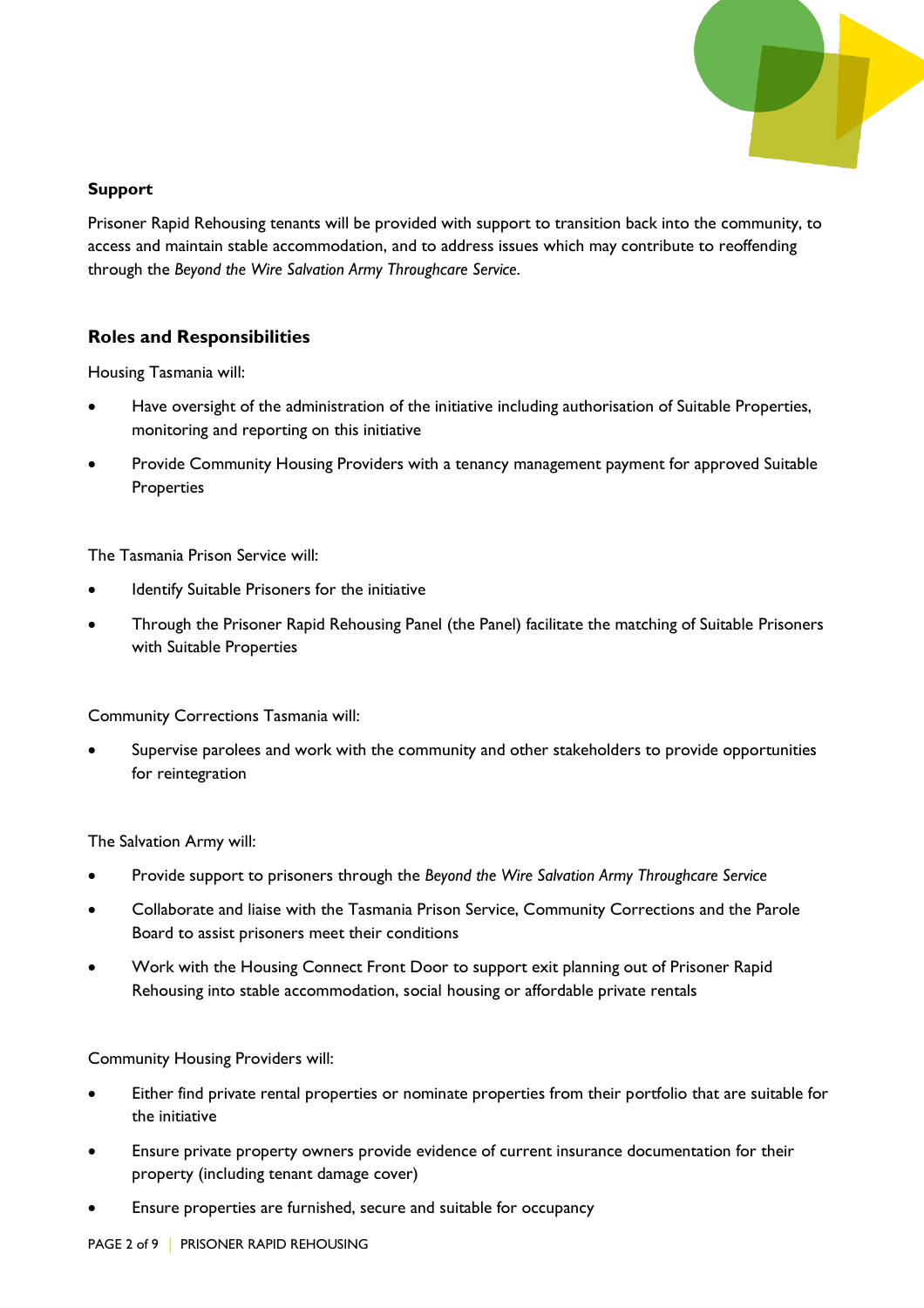- 
- Allocate properties to Suitable Prisoners in collaboration with the Tasmania Prison Service
- Receive \$12 000 per approved property per annum to assist with tenancy management costs
- Enter into a residential tenancy agreement with Suitable Prisoners to a maximum term of 12 months
- Provide tenancy management services in accordance with the *Residential Tenancy Act 1997*
- Manage vacancies and meet the costs of any rental arrears
- Recover costs associated with tenant damage

Private property owners (or their agents) will:

- Ensure their property is clean, tidy and fit for initial occupancy
- Provide evidence of current insurance for their property (including landlord and tenant damage cover)
- Enter into a head lease with a Community Housing Provider for a one or two year term that takes effect from the date that the Community Housing Provider enters into a residential tenancy agreement with the tenant
- Prescribe and receive rent from the Community Housing Provider
- Be responsible for the payment of council rates, maintenance repairs (excluding fair wear and tear) or improvements and all other property owner obligations as per the *Residential Tenancy Act 1997*
- Liaise with Community Housing Providers regarding tenancy and property management

The Housing Connect Front Door will:

- Provide advice and information on the initiative
- Provide intake and assessment services
- Work with the Salvation Army to support exit planning

### **Suitable Prisoners**

Suitable Prisoners are prisoners who are due to be released from the Tasmania Prison Service but do not have secure accommodation. Suitable Prisoners will be 18 years of age or older and must meet the income eligibility threshold for social housing.

#### **How Suitable Prisoners will be selected**

The Panel will assess individuals due to exit prison who may be suitable for the initiative.

The Panel comprises representatives from:

- The Tasmania Prison Service (Reintegration Consultant and Team Leader) as Chair
- The Salvation Army (*Beyond the Wire Salvation Army Throughcare Service* Manager)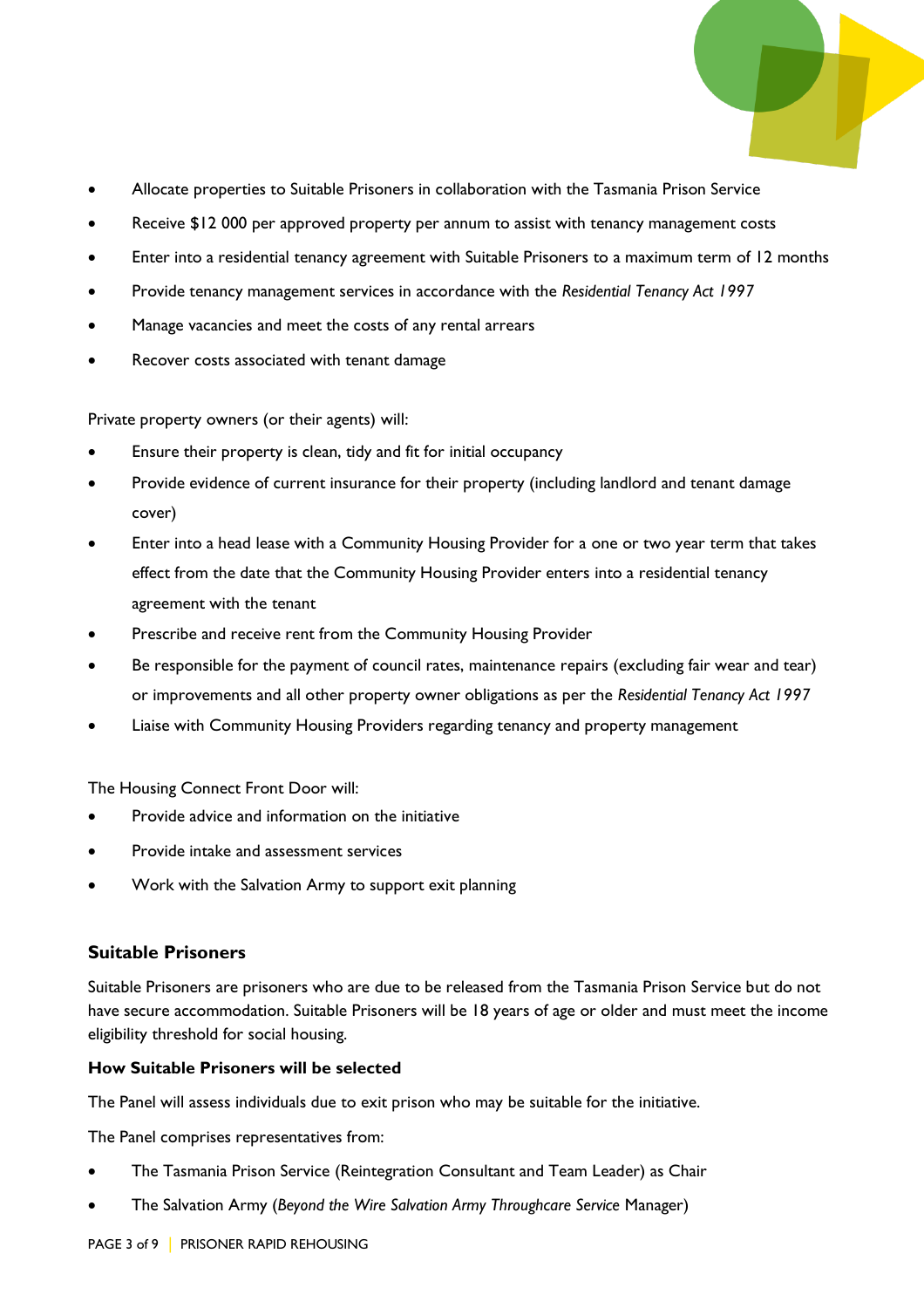

Tasmania Prison Service Planning Officers will nominate Suitable Prisoners for consideration by the Panel. The Panel will assess the viability of the referral including the proposed housing location, support needs (based on the Level of Service Case Management Inventory results), the reintegration plan and the potential outcomes to be gained by referring to the *Beyond the Wire Salvation Army Throughcare Service.*

The Tasmania Prison Service will liaise with Housing Connect to ensure that the Suitable Prisoners are listed on the Housing Register.

Suitable Prisoners may be new to the Housing Register or may have an existing social housing application.

#### **How tenants will be selected**

The Panel will match Suitable Prisoners with Suitable Properties.

For parolees, recommendations from the Panel will be forwarded to the Parole Board and to Community Corrections for timely consideration.

The Panel will advise Housing Tasmania of their decision, and then Community Housing Providers will allocate the property to Suitable Prisoners.

Participation in the Prisoner Rapid Rehousing initiative will not affect their social housing application status.

#### **Suitable Properties**

Suitable Properties may either be private rentals or owned by Community Housing Providers and must be located in close proximity to services, especially:

- Health services
- Public transport
- Shops/grocery stores (open on weekends)
- Community Corrections Parole Officer (if Parolee)

Properties must also meet minimum standards under the *Residential Tenancy Act 1997.* 

A pool of 12 properties is required for this initiative.

#### **Location**

**Attachment 1** outlines the preferred locations for properties in the South, North and North-West.

Approximately 60 per cent of those exiting prison are from prison services in the South of the State, 20 per cent from the North and 20 per cent from the North-West.

Properties in small isolated areas are not preferred. However there are no particular suburbs or areas that should exclude a property from consideration if there is access to services or regular public transport.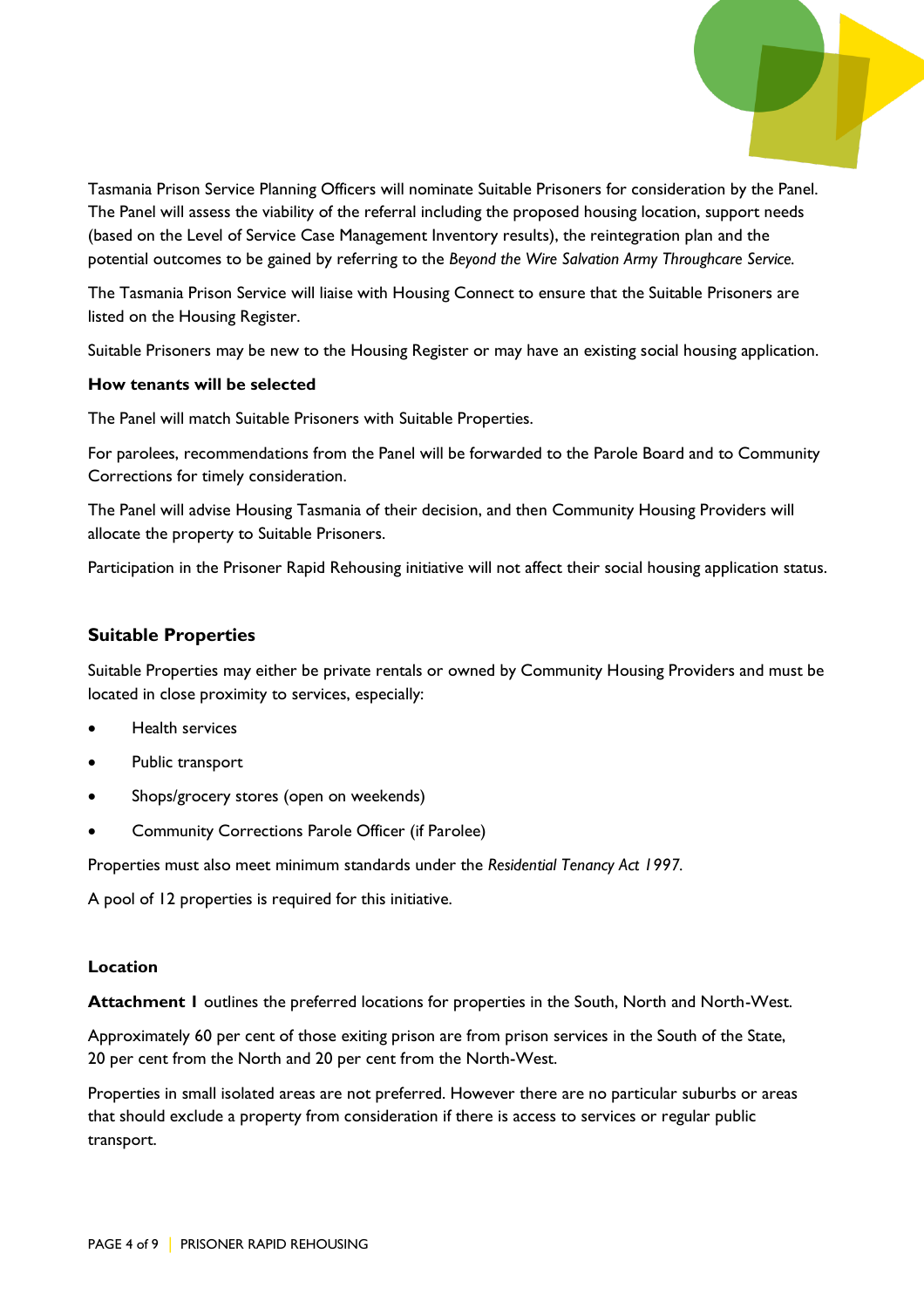

The number of Suitable Properties required in each area is presented in Table 1.

| <b>Region</b> | No. of<br>bedrooms | <b>No. Suitable</b><br><b>Properties</b><br>required |
|---------------|--------------------|------------------------------------------------------|
| South         | $1-2$              |                                                      |
|               | $3*$               |                                                      |
| <b>North</b>  | $1-2$              | 2                                                    |
| North-West    | $1-2$              | 2                                                    |
| <b>Total</b>  |                    | כו                                                   |

**Table 1. Suitable Properties required for the dedicated Prisoner Rapid Rehousing pool.**

**\*** *the location of the three bedroom home will be at the discretion of the Director of Housing Programs.*

# **Property Attributes**

The majority of properties will be single-person accommodation (one or two bedroom properties). A three bedroom property may be required to accommodate prisoners and their children and shared tenancies.

The property may need to align with special needs such as physical disabilities, mental health issues, intellectual/cognitive impairment, medical/health issues and aged care.

It is preferable that properties **not** be:

- close to schools, childcare services or public parks
- in small, isolated areas
- in medium to high density unit complexes given that it may impact on tenants' ability to cope

Suitable Properties will include:

- One stove
- One refrigerator
- One microwave
- One washing machine
- One bed (double) for a one bedroom unit, two beds for two bedroom units and three beds for three bedroom properties
- One couch to suit the number of bedrooms
- One dining table with a minimum of two chairs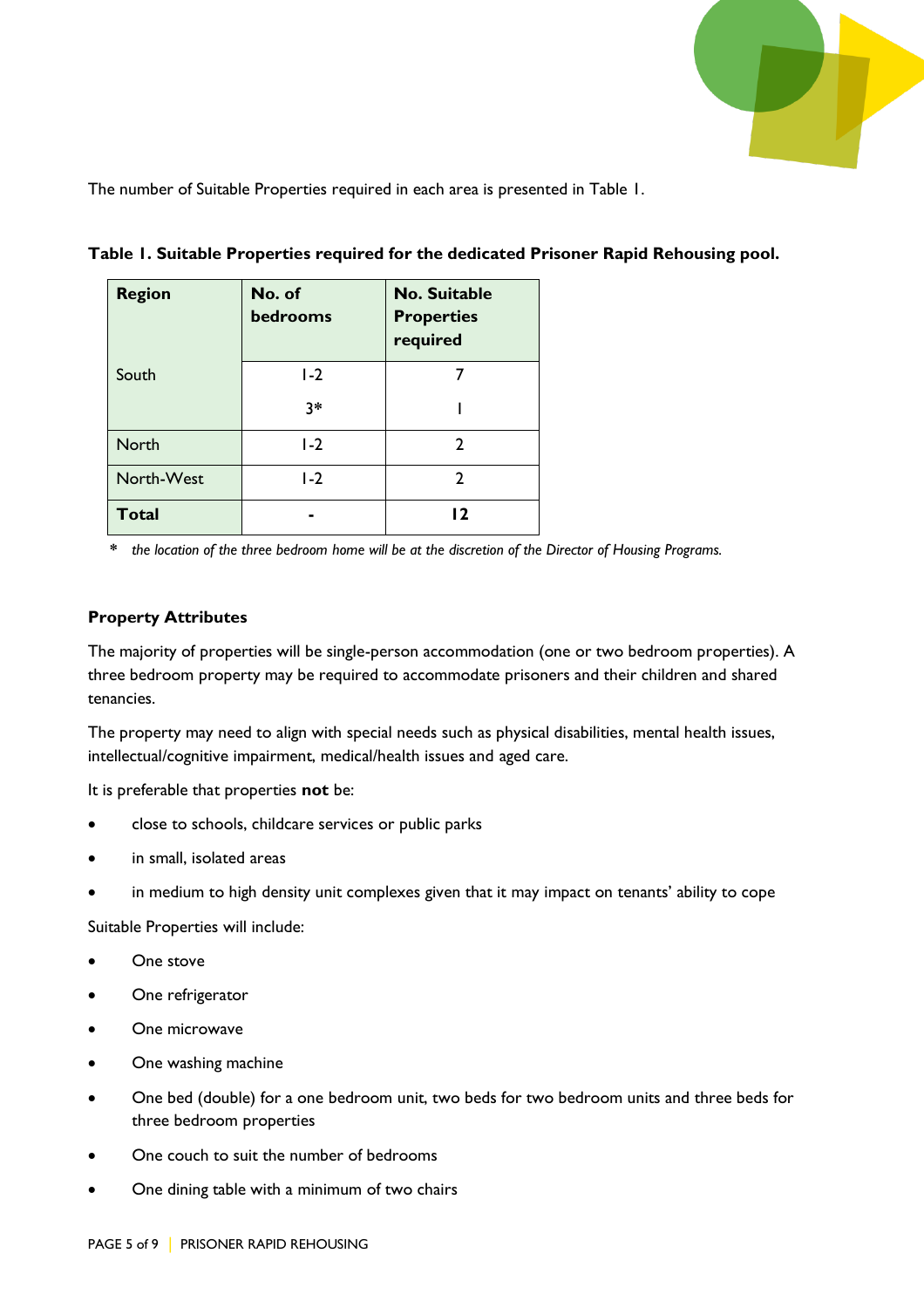

# **Property Approval Process**

Properties that meet the Suitable Property requirements will be identified by the Community Housing Providers. The Community Housing Provider will then complete a Property Approval Form and submit it to the Director of Housing Programs for approval. Properties will be considered by the Director within two business days of receiving the completed form.

The Director of Housing Programs has discretion to approve more (or less) properties in a particular region if required due to an identified change in demand and need. The total pool of Suitable Properties approved will not exceed 12 properties.

On confirmation by the Panel that a property is suitable, payment will occur on receipt of evidence of the tenancy agreement with the occupant. If the property is a private rental, this means that the community housing provider must enter into a head-lease with the property owner or agent and a sublease with the occupant.

Application for re-approval of a dwelling must occur not less than 10 weeks prior to expiry of the initial approval. The provider will submit a Property Re-Approval Form to Housing Tasmania. Where a client has been in a property for 12 months or more a further grant will not be approved (subject to discretion of the Director of Housing Programs).

### **Tenancy arrangements**

The Community Housing Provider will receive \$12 000 per annum, per property, which will contribute to the costs of:

- Subsidised rent and waiving of bond payments
- Rent arrears and any periods of vacancy
- Furnishings and appliances
- Any necessary security or safety upgrades
- Losses associated with unrecoverable tenant damage
- Fixed water and electricity costs and connection fees

For parolees, the length of a tenancy will be subject to release conditions imposed by the Parole Board and will consider any advice from the Salvation Army support worker. Rapid Rehousing tenancies will not exceed 12 months in total.

Shared tenancies may be permitted subject to parole board conditions.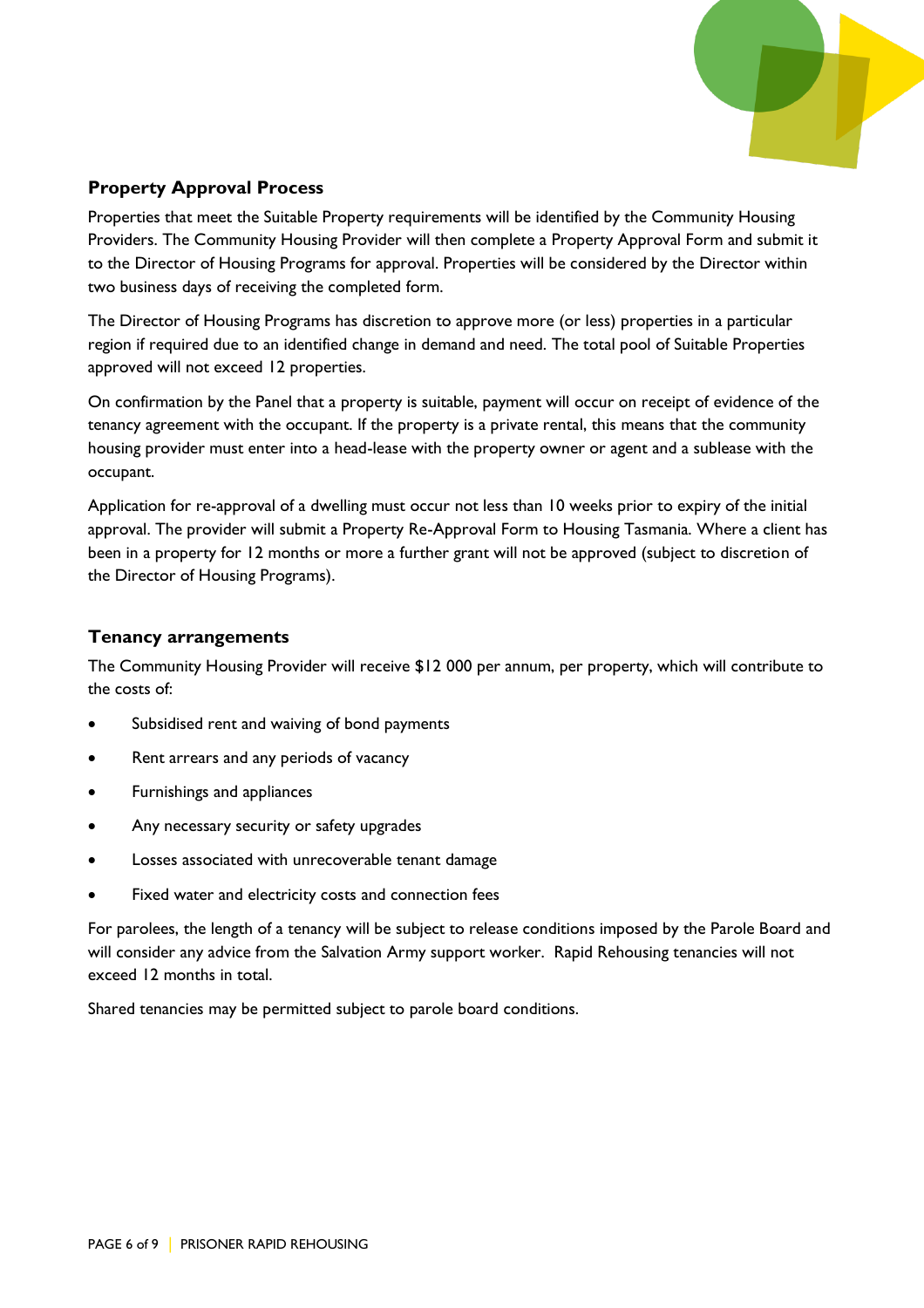

## **Tenant Responsibilities**

The Tenant will enter into a lease with the Community Housing Provider and will be responsible for:

- Water usage
- Payment of income based rent (no more than 30 per cent of income) plus CRA
- Tenant damage
- All other obligations under the *Rental Tenancy Act 1997* applicable to tenants

### **Terminations**

The lease can only be terminated by any party in accordance with the *Residential Tenancy Act 1997*.

In accordance with the *Residential Tenancy Act 1997*, the lease can be terminated by agreement by both parties. If the tenant wishes to terminate the lease, the Salvation Army support workers may provide support to the tenant to negotiate an agreement with the Community Housing Provider to terminate the lease. If no agreement is reached to end the agreement, the termination process will be as prescribed in the *Residential Tenancy Act 1997*.

Where a lease is terminated, the Community Housing Provider will liaise with the Prisoner Rapid Rehousing Panel to source another Suitable Prisoner for allocation to the property from the Housing Register.

The Community Housing Provider will assist the exiting tenant to contact the Housing Connect Front Door to ensure a social housing application or other form of housing assistance is made.

### **Tenancy Disputes**

Dispute resolution processes will be as prescribed under the *Residential Tenancy Act 1997*. Parties to agreements may make use of representative bodies such as (but not limited to) Consumer, Building and Occupational Services – Residential Tenancy Commissioner and the Tenants Union of Tasmania.

# **Breach of Parole**

If a breach of parole occurs release conditions may be varied, suspended or revoked.

If a prisoner's release on parole is revoked, the prisoner is liable to serve the remainder of the sentence.

The Community Housing Provider will seek advice from Justice in these instances (case by case basis).

# **Exit Planning**

Prisoner Rapid Rehousing is a transitional accommodation option. Exit planning will be managed by the Salvation Army support worker to find long term housing and determine ongoing support needs. The Salvation Army is expected to work closely with the Housing Connect Front Door to deliver a successful housing outcome. The outcome may include exiting into social housing or into an affordable private rental.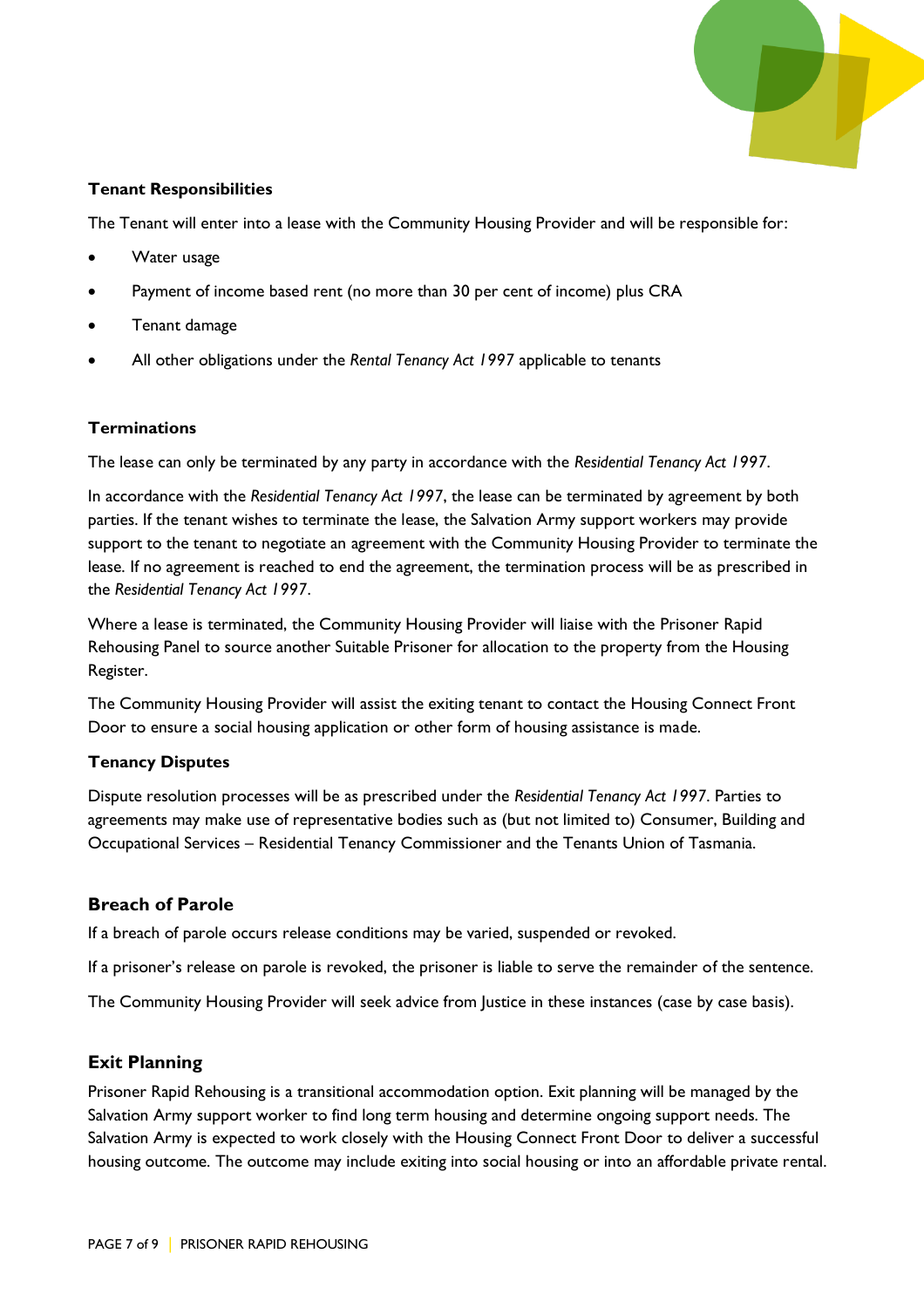

The Salvation Army will also be required to work closely with Community Corrections to ensure that a lease termination does not result in a breach of parole.

Tenants exiting out of the Prisoner Rapid Rehousing will have a priority exiting status under the Housing Assessment Prioritisation System (HAPS) and may be eligible to apply for Private Rental Assistance.

#### **How success will be measured**

| <b>Effective</b>    | Secure housing is sustained<br>- low exits into homelessness<br>- low repeats |  |
|---------------------|-------------------------------------------------------------------------------|--|
| Occupancy           | Vacancy rates are low                                                         |  |
| <b>Safe</b>         | Tenants are safe in their homes                                               |  |
| <b>Satisfaction</b> | Tenants are satisfied that the housing meets their needs                      |  |
| <b>Activity</b>     | 12 households are assisted by the initiative                                  |  |

# **Further Information**

Contact Housing Connect on 1800 800 588 for further information about Prisoner Rapid Rehousing.